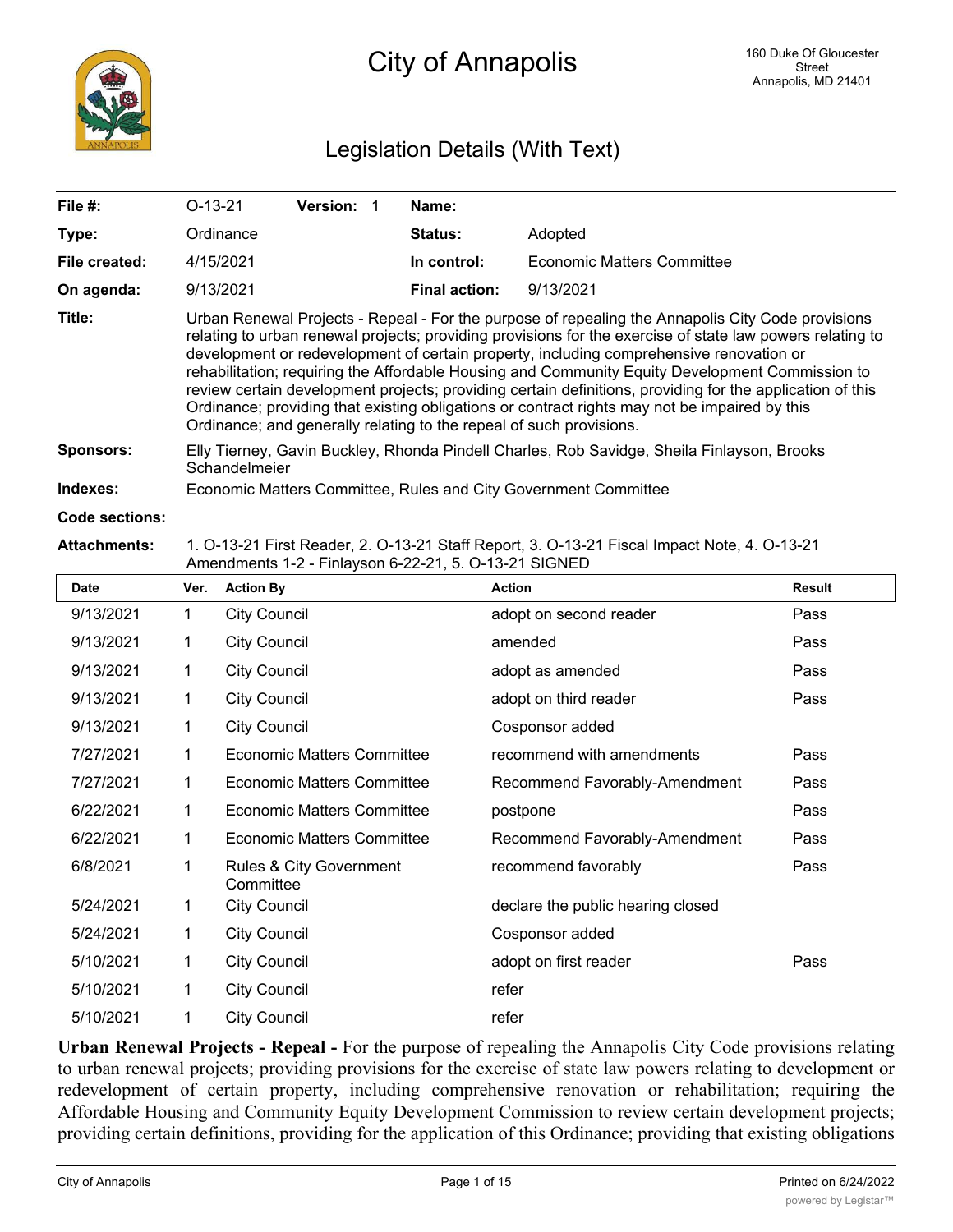or contract rights may not be impaired by this Ordinance; and generally relating to the repeal of such provisions.

# **CITY COUNCIL OF THE City of Annapolis**

### **Ordinance 13-21**

### **Introduced by: Alderwoman Tierney Co-sponsored by: Mayor Buckley, Alderwoman Pindell Charles, Alderman Gay, Alderman Savidge, Alderwoman Finlayson, Alderman Schandelmeier**

**Referred to Economic Matters Committee Rules and City Government Committee**

**AN ORDINANCE** concerning

### **Urban Renewal Projects - Repeal**

- **FOR** the purpose of repealing the Annapolis City Code provisions relating to urban renewal projects; providing provisions for the exercise of state law powers relating to development or redevelopment of certain property, including comprehensive renovation or rehabilitation; requiring the Affordable Housing and Community Equity Development Commission to review certain development projects; providing certain definitions, providing for the application of this Ordinance; providing that existing obligations or contract rights may not be impaired by this Ordinance; and generally relating to the repeal of such provisions.
- **BY** repealing and reenacting with amendments the following portions of the Code of the City of Annapolis, 2021 Edition
	- 2.48.340 17.28.090 17.48.020 17.48.070 21.02.030
- **BY** repealing the following portions of the Code of the City of Annapolis, 2021 Edition
	- 2.56.010
	- 2.56.020
	- 2.56.030
	- 2.56.040
	- 2.56.050
	- 2.56.060
	- 2.56.070
	- 2.56.080
	- 2.56.100
	- 2.56.110 2.56.120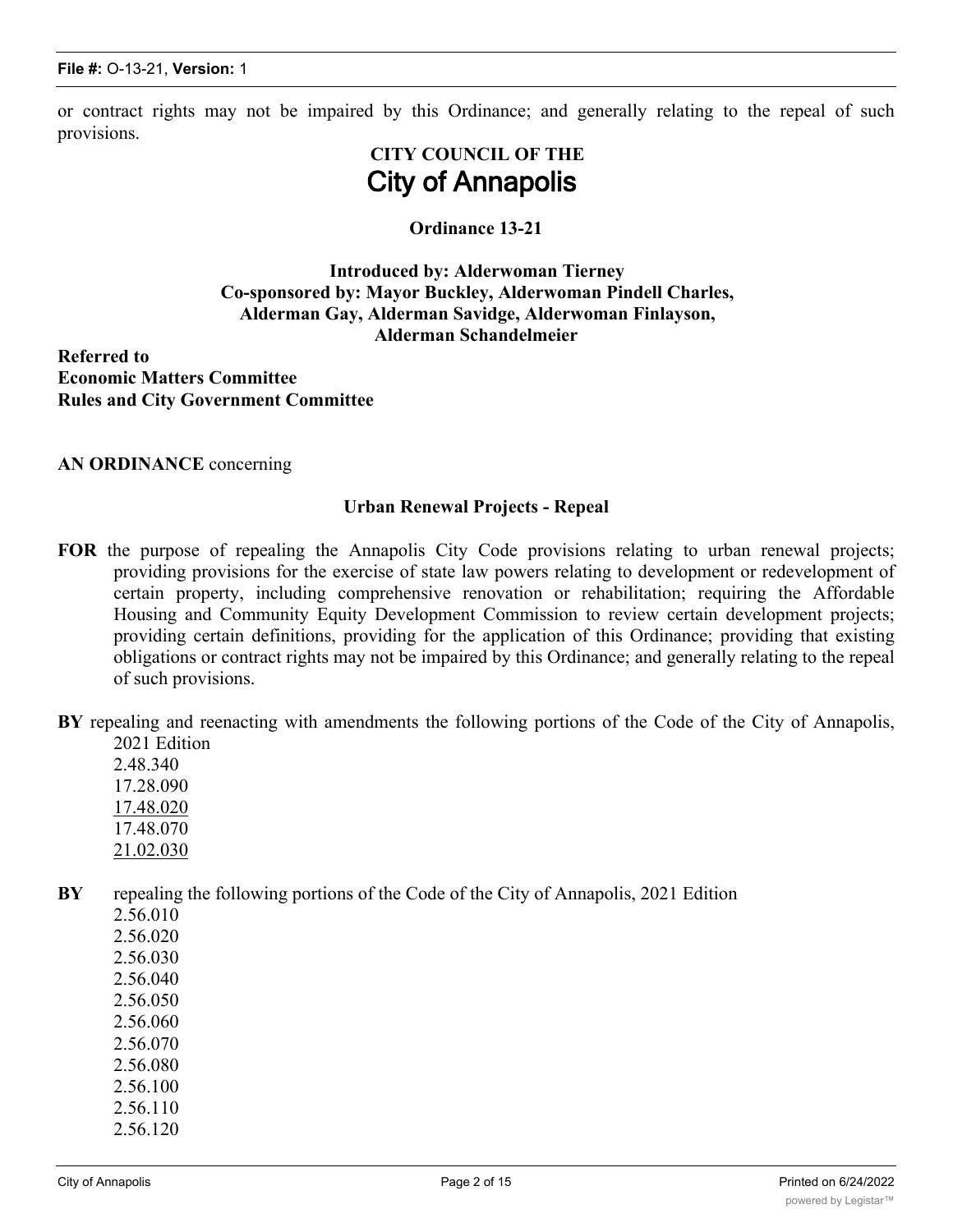**BY** adding the following portion to the Code of the City of Annapolis, 2021 Edition 1.25.010 1.25.020

**SECTION I: BE IT ESTABLISHED AND ORDAINED BY THE ANNAPOLIS CITY COUNCIL** that the Code of the City of Annapolis shall be amended to read as follows:

### **Title 1 - GENERAL PROVISIONS CHAPTER 1.25 - ACQUISITION OF REAL PROPERTY FOR DEVELOPMENT OR REDEVELOPMENT**

**Section 1.25.010 - Authority - Procedure.**

THE CITY MAY EXERCISE THOSE POWERS AUTHORIZED BY THE ANNOTATED CODE OF MARYLAND, LOCAL GOVERNMENT ARTICLE SECTION 5-215, AS MAY BE AMENDED, IN CONNECTION WITH THE DEVELOPMENT OR REDEVELOPMENT, INCLUDING COMPREHENSIVE RENOVATION OR REHABILITATION, OF REAL PROPERTY INCLUDING SLUM AREAS AND BLIGHTED AREAS.

### **Section 1.25.020 - Definitions.**

FOR THE PURPOSES OF THIS CHAPTER, THE FOLLOWING TERMS HAVE THEIR RESPECTIVE MEANINGS:

- 1. "SLUM AREA" MEANS ANY AREA WHERE DWELLINGS PREDOMINATE WHICH, BY REASON OF DEPRECIATION, OVERCROWDING, FAULTY ARRANGEMENT OR DESIGN, LACK OF VENTILATION, LIGHT OR SANITARY FACILITIES, OR ANY COMBINATION OF THESE FACTORS, ARE DETRIMENTAL TO THE PUBLIC SAFETY, HEALTH OR MORALS.
- 2. "BLIGHTED AREA" MEANS AN AREA IN WHICH A MAJORITY OF BUILDINGS HAVE DECLINED IN PRODUCTIVITY BY REASON OF OBSOLESCENCE, DEPRECIATION OR OTHER CAUSES TO AN EXTENT THEY NO LONGER JUSTIFY FUNDAMENTAL REPAIRS AND ADEQUATE MAINTENANCE.

### **Title 2 - ADMINISTRATION Chapter 2.48 - BOARDS, COMMISSIONS AND COMMITTEES Section 2.48.340 Affordable Housing and Community Equity Development Commission.**

A. There is created an Affordable Housing and Community Equity Development Commission. The Commission consists of seven members three of whom are selected by the Housing and Human Welfare Committee of the City Council, the chair of the Housing Authority of the City of Annapolis Board of Commissioners, or the chair's designee, and three residents of the City who possess a demonstrated interest in housing and community development concerns and who shall be appointed by the Mayor and confirmed by the City Council. Each member shall serve for a term of three years, or until the member's successor is appointed and confirmed, commencing on the first day of June, the term of no more than one member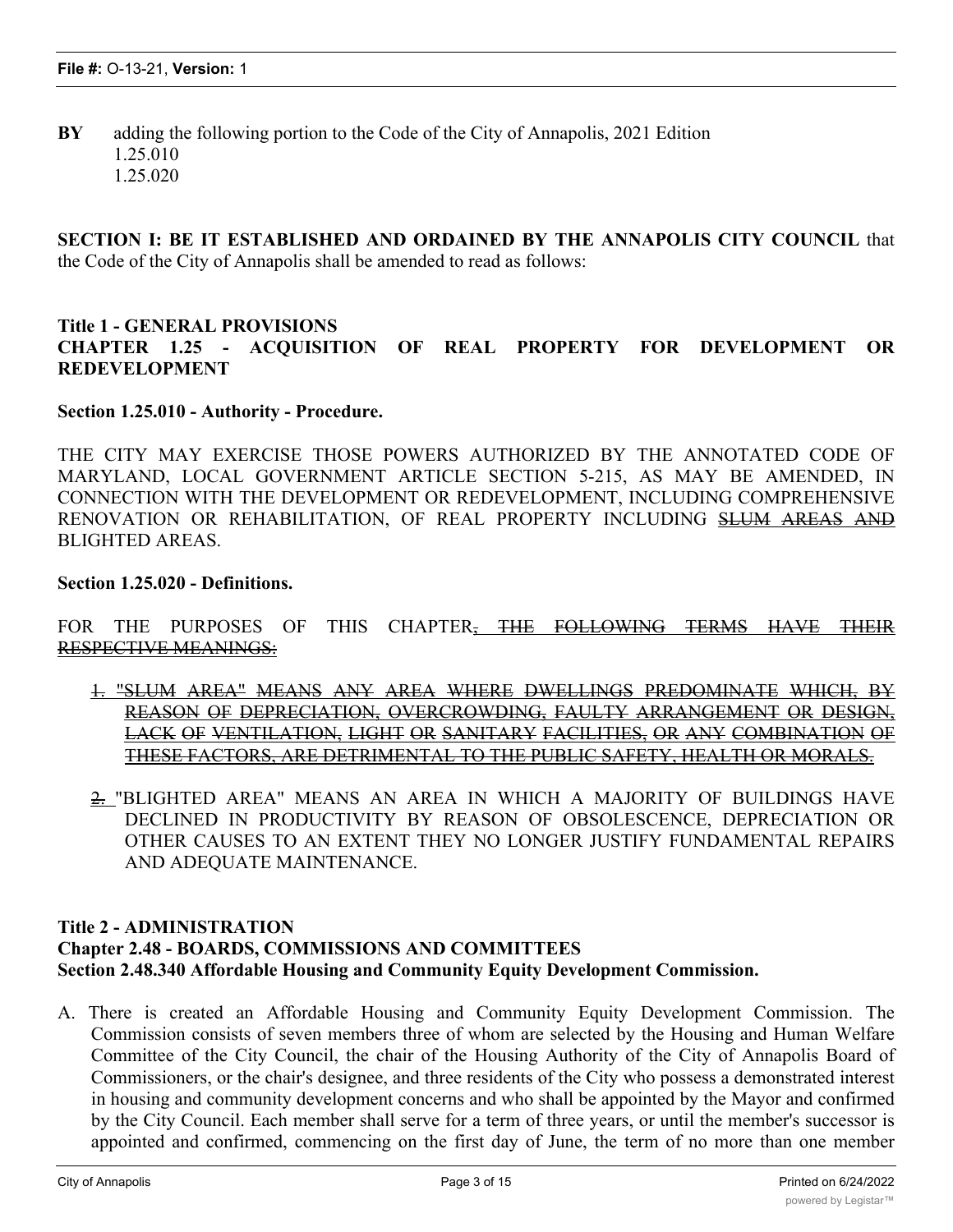expiring each year.

- B. The Commission shall elect a chair and vice chair at its first meeting. The chair and vice chair shall serve for a term of one year. If the chair is unable to attend a meeting, the vice chair shall serve as acting chair for that meeting. The Commission shall meet monthly and special meetings may be called by the chair. The published agenda for each meeting may be revised by a majority vote of the members present. Action of the Commission shall be by majority vote of the members present. Four members of the Commission shall constitute a quorum for the transaction of business.
- C. The Affordable Housing and Community Equity Development Commission shall review and provide comments as necessary on the housing and community development projects initiated by the City, INCLUDING THE DEVELOPMENT OR REDEVELOPMENT, AND COMPREHENSIVE RENOVATION OR REHABILITATION, OF REAL PROPERTY INCLUDING SLUM AREAS AND BLIGHTED AREAS IN THE EXCERCISE OF POWERS AUTHORIZED BY THE ANNOTATED CODE OF MARYLAND, LOCAL GOVERNMENT ARTICLE SECTION 5-215, AS MAY BE AMENDED, study and advise the City Council on strategies to improve the housing stock in the City, and recommend policy initiatives and changes in law and regulation to accomplish the objectives of the City Council in affirmatively furthering fair housing.

### **Chapter 2.56 - URBAN RENEWAL PROJECTS 2.56.010 - Definitions.**

The following terms, wherever used or referred to in this chapter, shall have the following meanings, unless a different meaning clearly is indicated by the context:

- A. "Blighted area" means an area in which a majority of buildings have declined in productivity by reason of obsolescence, depreciation or other causes to an extent they no longer justify fundamental repairs and adequate maintenance.
- B. "Bonds" means any bonds (including refunding bonds) notes, interim certificates, certificates of indebtedness, debentures or other obligations.
- C. "Federal Government" includes the United States of America or any agency or instrumentality, corporate or otherwise, of the United States of America.
- D. "Person" means any individual, firm, partnership, corporation, company, association, joint stock association or body politic, and includes any trustee, receiver, assignee or other person acting in similar representative capacity.
- E. "Slum area" means any area where dwellings predominate which, by reason of depreciation, overcrowding, faulty arrangement or design, lack of ventilation, light or sanitary facilities, or any combination of these factors, are detrimental to the public safety, health or morals.
- F. "Urban renewal area" means a slum area or a blighted area or a combination thereof which the municipality designates as appropriate for an urban renewal project.
- G. "Urban renewal plan" means a plan, as it exists from time to time, for an urban renewal project, which plan shall be sufficiently complete to indicate the land acquisition, demolition and removal of structures, redevelopment, improvements, and rehabilitation, as may be proposed to be carried out in the urban renewal area, zoning and planning changes, if any, land uses, maximum density and building requirements.
- H. "Urban renewal project" means undertakings and activities of a municipality in an urban renewal area for the elimination and for the prevention of the development or spread of slums and blight, and may involve slum clearance and redevelopment in an urban renewal area, or rehabilitation or conservation in an urban renewal area, or any combination or part of these in accordance with an urban renewal plan. The undertakings and activities may include:
	- 1. Acquisition of a slum area or a blighted area or portion thereof;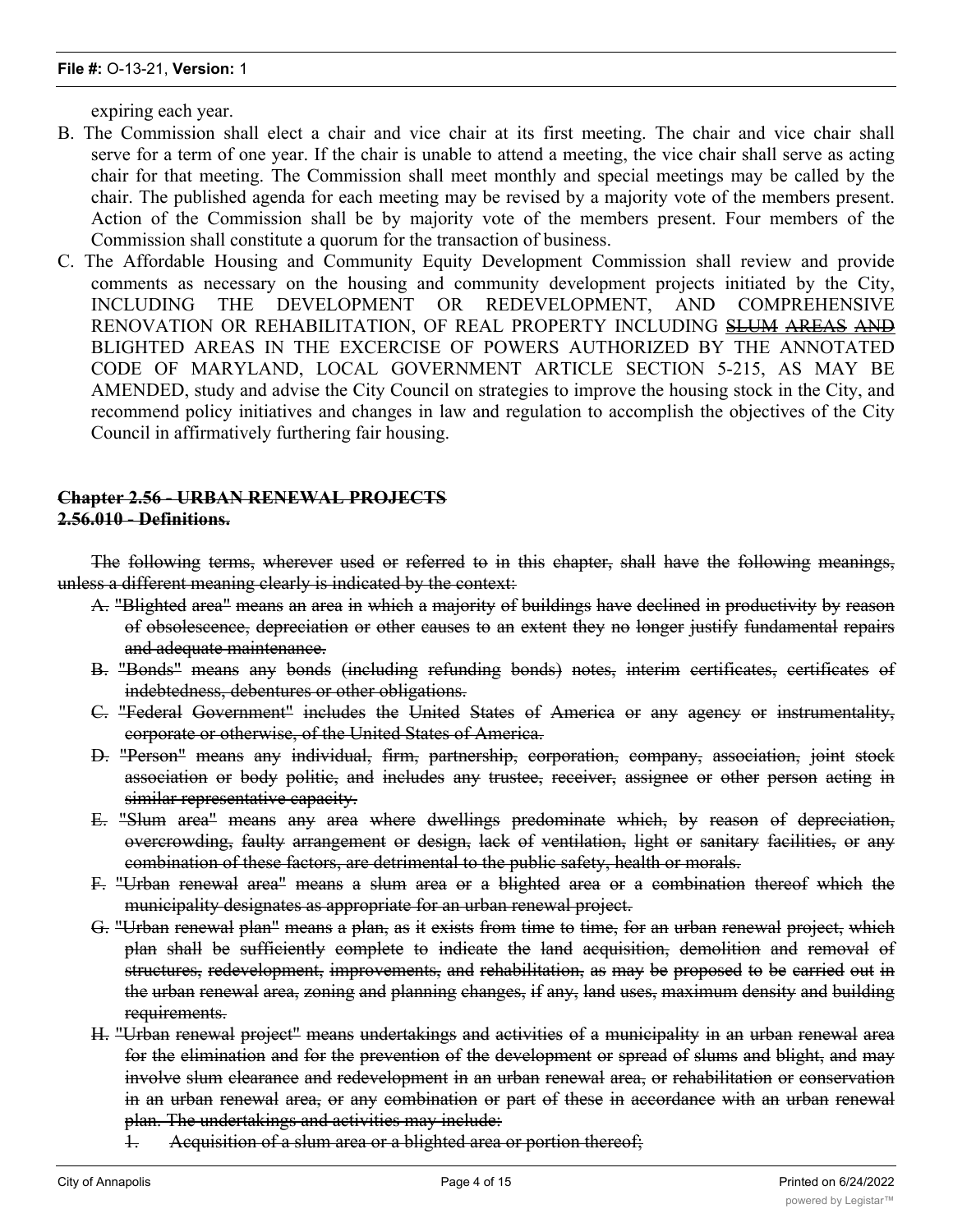- 2. Demolition and removal of buildings and improvements;
- 3. Installation, construction or reconstruction of streets, utilities, parks, playgrounds, and other improvements necessary for carrying out in the urban renewal area the urban renewal objectives of this chapter in accordance with the urban renewal plan;
- 4. Disposition of any property acquired in the urban renewal area, including sale, initial leasing or retention by the municipality itself, at its fair value for uses in accordance with the urban renewal plan;
- 5. Carrying out plans for a program of voluntary or compulsory repair and rehabilitation of buildings or other improvements in accordance with the urban renewal plan;
- 6. Acquisition of any other real property in the urban renewal area where necessary to eliminate unhealthful, unsanitary or unsafe conditions, lessen density, eliminate obsolete or other uses detrimental to the public welfare, or otherwise to remove or prevent the spread of blight or deterioration, or to provide land for needed public facilities; and
- 7. The preservation, improvement or embellishment of historic structures or monuments.

### **2.56.020 - Powers of City.**

The City may carry out urban renewal projects which are limited to slum clearance in slum or blighted areas and redevelopment or the rehabilitation of slum or blighted areas; may acquire, in connection with such projects, within the corporate limits, land and property of every kind and any right, interest, franchise, easement or privilege therein, including land or property and any right or interest therein already devoted to public use, by purchase, lease, gift, condemnation or any other legal means; and may sell, lease, convey, transfer or otherwise dispose of any of the land or property, regardless of whether or not it has been developed, redeveloped, altered or improved and irrespective of the manner or means in or by which it may have been acquired, to any private, public or quasi-public corporation, partnership, association, person or other legal entity. No land or property taken by the City for any of the purposes mentioned in this chapter or in connection with the exercise of any of the powers, which by this chapter are granted to the City by exercising the power of eminent domain, shall be taken without just compensation, as agreed upon between the parties, or awarded by a jury, being first paid or tendered to the party entitled to such compensation. All land or property needed or taken by the exercise of the power of eminent domain by the City for any of the purposes mentioned in this chapter or in connection with the exercise of any of the powers granted by this chapter is declared to be needed or taken for public uses and purposes. Any or all of the activities authorized pursuant to this section constitute governmental functions undertaken for public uses and purposes and the power of taxation may be exercised, public funds expended and public credit extended in furtherance thereof. The City is granted the following additional powers which are found and declared to be necessary and proper to carry into full force and effect the specific powers hereinbefore granted and to fully accomplish the purposes and objects contemplated by this section:

- A. To make or have made all surveys and plans necessary to the carrying out of the purposes of this chapter and to adopt or approve, modify and amend these plans, which plans may include but shall not be limited to:
	- 1. Plans for carrying out a program of voluntary or compulsory repair and rehabilitation of buildings and improvements,
	- 2. Plans for the enforcement of codes and regulations relating to the use of land and the use and occupancy of buildings and improvements and to the compulsory repair, rehabilitation, demolition, or removal of buildings and improvements, and
	- 3. Appraisals, title searches, surveys, studies, and other plans and work necessary to prepare for the undertaking of urban renewal projects and related activities; and to apply for, accept and utilize grants of funds from the Federal Government for these purposes;

displaced from an urban renewal area, and to make  $r$  make  $r$  to or with respect to  $\alpha$ 

B. To prepare plans for the relocation of persons (including families, business concerns and others)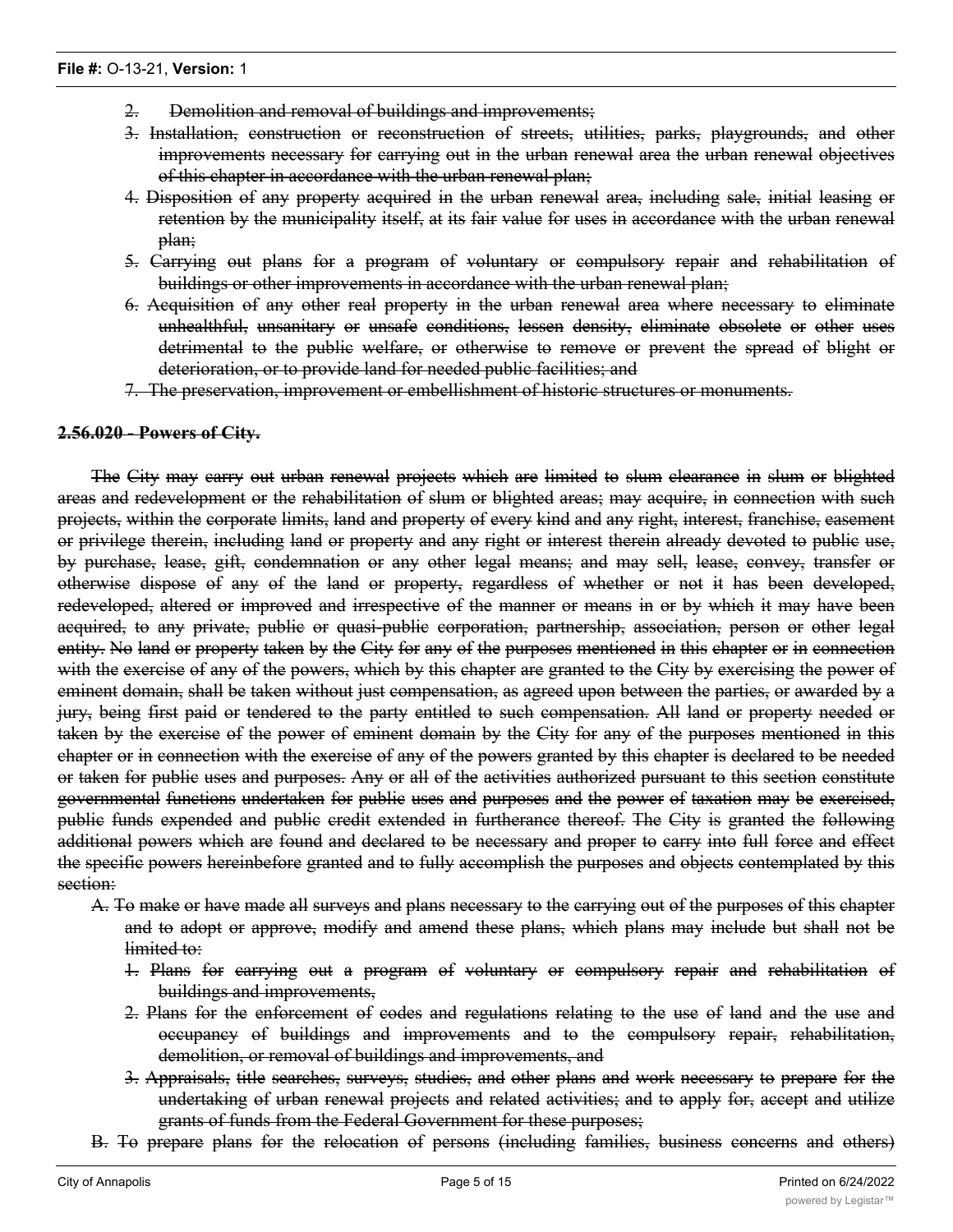displaced from an urban renewal area, and to make relocation payments to or with respect to such persons for moving expenses and losses of property for which reimbursement or compensation is not otherwise made, including the making of such payments financed by the Federal Government;

- C. To appropriate funds and make expenditures as may be necessary to carry out the purposes of this chapter, and to levy taxes and assessments for these purposes; to borrow money and to apply for and accept advances, loans, grants, contributions and any other form of financial assistance from the Federal Government, the State, County or other public bodies, or from any sources, public or private, for the purposes of this chapter, and to give security as may be required; to invest any urban renewal funds held in reserve or sinking funds or any such funds not required for immediate disbursement, in property or securities which are legal investments for other municipal funds;
- D. To hold, improve, clear or prepare for redevelopment any property acquired in connection with urban renewal projects; to mortgage, pledge, hypothecate or otherwise encumber such property; to insure or provide for the insurance of that property or operations of the City against any risks or hazards, including the power to pay premiums on any such insurance;
- E. To make and execute all contracts and other instruments necessary or convenient to the exercise of its powers under this chapter, including the power to enter into agreement with other public bodies or agencies (which agreements may extend over any period, notwithstanding any provision or rule of law to the contrary), and to include in any contract for financial assistance with the Federal Government for or with respect to an urban renewal project and related activities such conditions imposed pursuant to Federal laws as the City deems reasonable and appropriate;
- F. To enter into any building or property in any urban renewal area in order to make inspections, surveys, appraisals, soundings or test borings, and to obtain an order for this purpose from the circuit court for the County in which the City is situated in the event entry is denied or resisted;
- G. To plan, replan, install, construct, reconstruct, repair, close or vacate streets, roads, sidewalks, public utilities, parks, playgrounds and other public improvements in connection with an urban renewal project, and to make exceptions from building regulations;
- H. To generally organize, coordinate and direct the administration of the provisions of this chapter as they apply to the City in order that the objective of remedying slum and blighted areas and preventing the causes thereof within the City may be most effectively promoted and achieved;
- I. To exercise all or any part or combination of powers granted in this chapter.

### **2.56.030 - Urban Renewal Agency.**

- A. The City itself may exercise all the powers granted by this chapter or, if by ordinance adopted by twothirds vote of the City Council, it determines the action to be in the public interest, may elect to have these powers exercised by a separate body politic and corporate, which shall be known and styled as the Annapolis urban renewal authority, as provided in this chapter. In the event the City Council makes this determination, it shall proceed to establish a separate body politic and corporate to undertake in the City the activities authorized by this section. The ordinance shall include provisions establishing the number of members of the separate body politic and corporate, the manner of their appointment and removal, the terms of the members and their compensation. The ordinance may include additional provisions relating to the organization of such a separate body politic and corporate as may be necessary.
- B. At any time after the original adoption of an ordinance by the City Council establishing a separate body politic and corporate, the City, by an ordinance adopted by a two-thirds vote of the City Council, if it determines the action to be in the public interest, may modify, amend, restrict, expand, revoke, rescind or terminate any or all of the powers which it had theretofore granted to the separate body politic and corporate pursuant to the provisions of this chapter, and the City, by an ordinance adopted by a two-thirds vote of the City Council, if it determines the action to be in the public interest, may terminate or abolish a separate body politic and corporate theretofore established by it pursuant to the provisions of this chapter,

and transfer the powers granted by it to a separate body politic and corporate to any department or  $\alpha$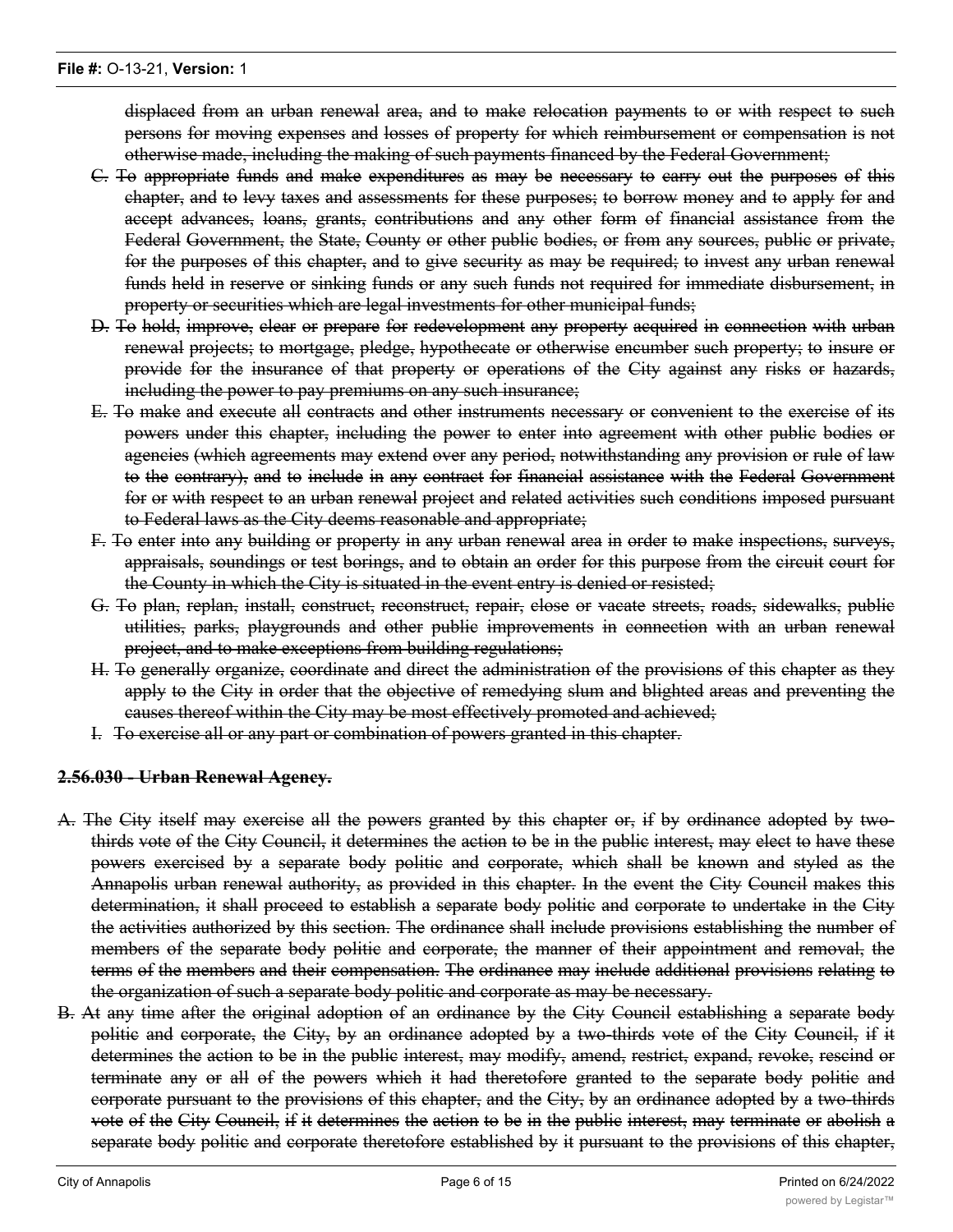and transfer the powers granted by it to a separate body politic and corporate to any department or departments of the City itself or it may re-exercise all of the powers itself. In the event the City Council enacts an ordinance, pursuant to the provisions of this chapter, establishing a separate body politic and corporate, all of the powers by this subheading granted to the municipality, from the effective date of the ordinance, shall be vested in the separate body politic and corporate thereby established, except any powers specifically reserved by the City unto itself as set forth in the ordinance and, in any event:

- 1. The power to pass a resolution to initiate an urban renewal project pursuant to Section 2.56.040;
- 2. The power to issue general obligation bonds pursuant to Section 2.56.110;
- 3. The power to appropriate funds, and to levy taxes and assessments pursuant to Section 2.56.020(C)).

#### **2.56.040 - Initiation of project.**

In order to initiate an urban renewal project, the City Council, by a two-thirds vote, shall adopt a resolution which:

- A. Finds that one or more slum or blighted areas exist in the City;
- B. Locates and defines the slum or blighted areas;
- C. Finds that the rehabilitation or redevelopment, or a combination of rehabilitation and redevelopment, of the area or areas, is necessary in the interest of the public health, safety, morals or welfare of the residents of the City.

#### **2.56.050 - Plan-Preparation.**

- A. The City, in order to carry out the purposes of this chapter, shall prepare or cause to be prepared an urban renewal plan for slum or blighted areas in the City, and shall formally approve the plan. Prior to its approval of an urban renewal project, the City shall submit the plan to the planning body of the City for review and recommendations as to its conformity with the master plan for the development of the City as a whole. The planning body shall submit its written recommendation with respect to the proposed urban renewal plan to the City within sixty days after receipt of the plan for review; upon receipt of the recommendations of the planning body or, if no recommendations, the City may proceed with a public hearing on the proposed urban renewal project. The City shall hold a public hearing on an urban renewal project after giving public notice by publication in a newspaper having a general circulation within the corporate limits. The notice shall describe the time, date, place and purpose of the hearing, shall generally identify the urban renewal area covered by the plan, and shall outline the general scope of the urban renewal project under consideration. Following the hearing, the City may approve an urban renewal project and the plan therefor if it finds that:
	- 1. A feasible method exists for the location of any families who will be displaced from the urban renewal area in decent, safe and sanitary dwelling accommodations within their means and without undue hardship to such families;
	- 2. The urban renewal plan substantially conforms to the master plan of the City as a whole; and
	- 3. The urban renewal plan will afford maximum opportunity, consistent with the sound needs of the City as a whole, for the rehabilitation or redevelopment of the urban renewal area by private enterprise.
- B. No original urban renewal plan shall take effect until thirty days after the completion of the procedure set forth in subsection A of this section. If during the thirty-day period a petition is presented to the City Council signed by ten percent of the qualified voters of the City requesting a referendum of the original urban renewal plan, then it shall be the duty of the City Council to submit the plan, for approval or rejection, to the qualified voters of the City. The City Council may call a special election for this purpose to submit the plan to the qualified voters at a general election, provided in either event that the question be so submitted within six months of the expiration of the aforesaid thirty-day period. The City Council may do all things necessary in connection with the election, including but not limited to, fixing the time the polls

shall be open, designating of  $p$  and all other things necessary or providing  $p$  and  $p$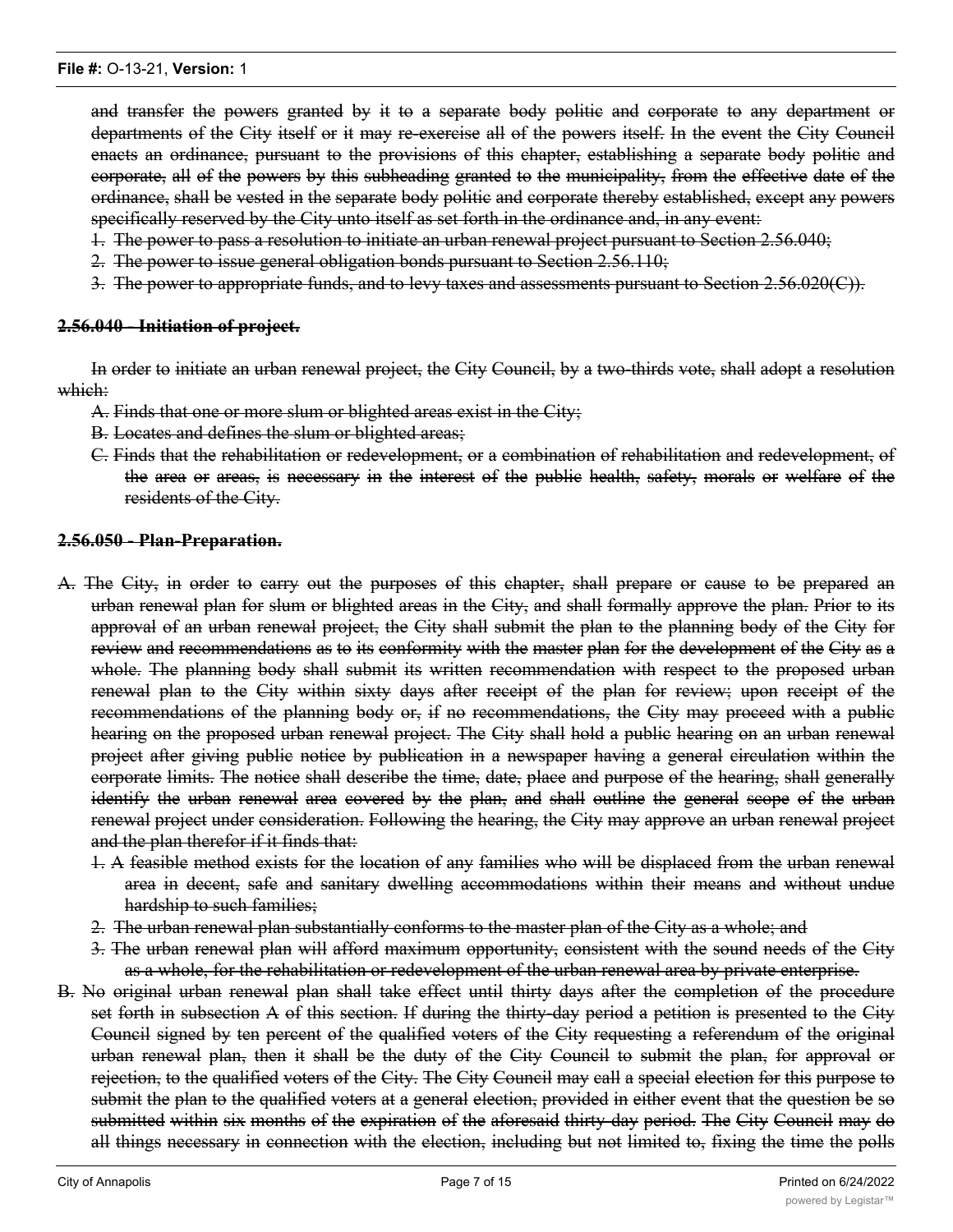shall be open, designating officials, providing ballots and all other things necessary or proper for the conduct of the election. Any original urban renewal plan so subjected to referendum shall take effect upon receiving a majority of votes cast at the election as set out in this section and not otherwise. The hours of opening and closing the polls at any election held under this provision shall be the same as the hours for polling places at primary and general elections in the County.

#### **2.56.060 - Plan-Modifications.**

An urban renewal plan may be modified at any time, provided that if modified after the lease or sale of real property in the urban renewal project area, the modification may be conditioned upon such approval of the owner, lessee or successor in interest as the City deems advisable and in any event shall be subject to such rights at law or in equity as a lessee or purchaser, or his successor or successors in interest, may be entitled to assert. Where the proposed modification will substantially change the urban renewal plan as previously approved by the City, the modification shall be formally approved by the City, as in the case of an original plan.

#### **2.56.070 - Plan-Approval.**

Upon the approval by the City of an urban renewal plan or of any modification of the plan, the plan or modification shall be deemed to be in full force and effect for the respective urban renewal area and the City may then cause the plan or modification to be carried out in accordance with its terms.

#### **2.56.080 - Disposal of property in area.**

- A. The City may sell, lease or otherwise transfer real property or any interest therein acquired for it by an urban renewal project, for residential, recreational, commercial, industrial, educational or other uses or for public use, or may retain the property or interest for public use, in accordance with the urban renewal plan, subject to covenants, conditions and restrictions, including covenants running with the land, as it may deem to be necessary or desirable to assist in preventing the development or spread of future slums or blighted area or to otherwise carry out the purposes of this section. The purchasers or lessees and their successors and assigns shall be obligated to devote the real property only to the uses specified in the urban renewal plan, and may be obligated to comply with other requirements as the City may determine to be in the public interest, including the obligation to begin within a reasonable time any improvements on the real property required by the urban renewal plan. The real property or interest shall be sold, leased, otherwise transferred, or retained at not less than its fair value for uses in accordance with the urban renewal plan. In determining the fair value of real property for uses in accordance with the urban renewal plan, the City shall take into account and give consideration to the uses provided in the plan; the restrictions upon, and the covenants, conditions and obligations assumed by the purchaser or lessee or by the City retaining the property; and the objectives of such plan for the prevention of the recurrence of slum or blighted areas. The City, in any instrument of conveyance to a private purchaser or lessee, may provide that such purchaser or lessee shall be without power to sell, lease or otherwise transfer the real property without the prior written consent of the City until he has completed the construction of any or all improvements which he has obligated himself to construct thereon. Real property acquired by the City which, in accordance with the provisions of the urban renewal plan, is to be transferred, shall be transferred as rapidly as feasible in the public interest consistent with the carrying out of the provisions of the urban renewal plan. Any contract for the transfer and the urban renewal plan (or whatever part or parts of such contract or plan as the City may determine) may be recorded in the land records of the County in which the City is situated in such manner as to afford actual or constructive notice of the contract or plan.
- B. The City may dispose of real property in an urban renewal area to private persons only under reasonable competitive bidding procedures as it prescribes or as provided in this subsection. The City, by public notice

by publication in a newspaper having a general circulation in the community (not less than sixty days prior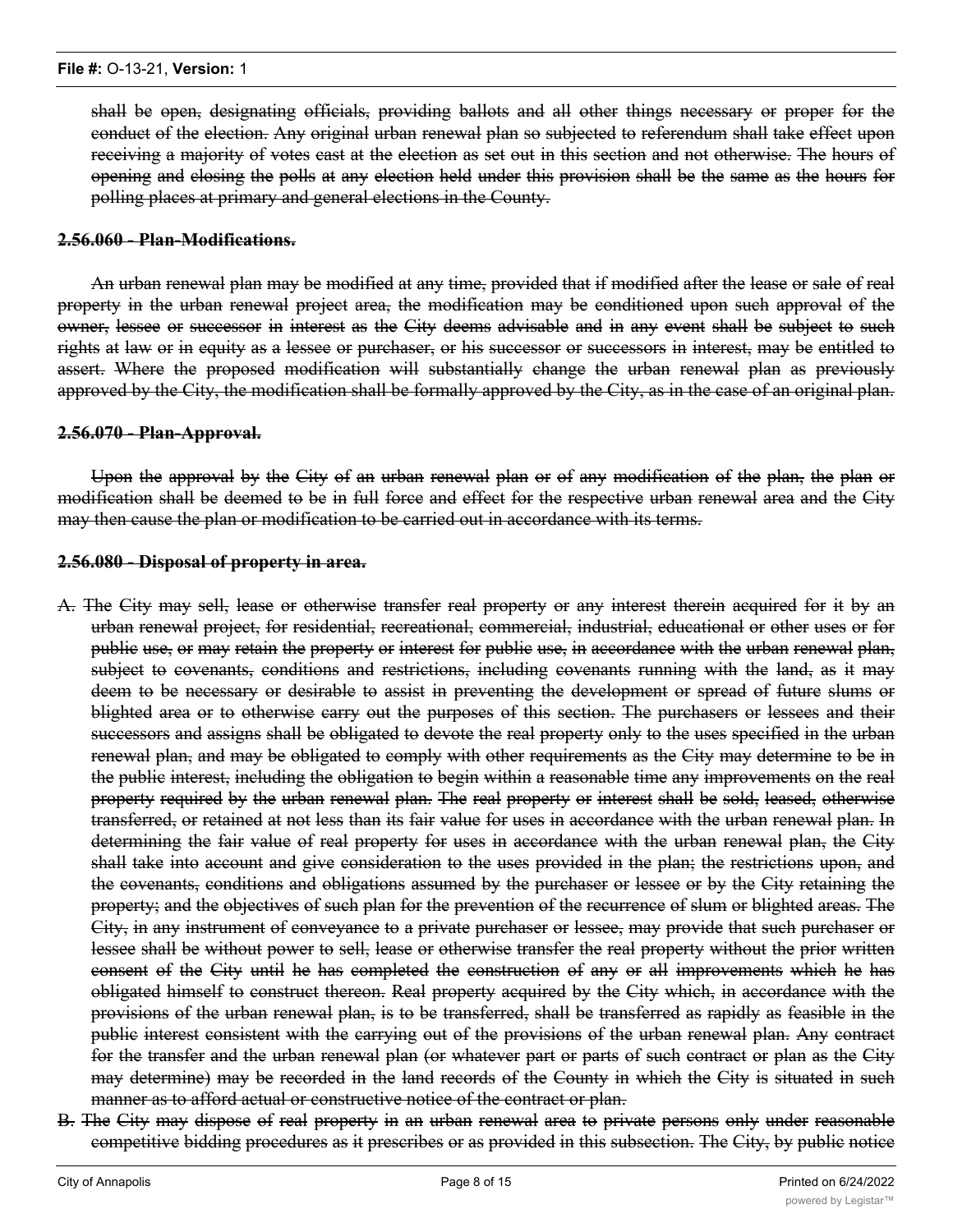by publication in a newspaper having a general circulation in the community (not less than sixty days prior to the execution of any contract to sell, lease or otherwise transfer real property and prior to the delivery of any instrument of conveyance with respect to the sale, lease or transfer, under the provisions of this section) may invite proposals from and make available all pertinent information to private redevelopers or any persons interested in undertaking to redevelop or rehabilitate an urban renewal area, or any part of an urban renewal area. The notice shall identify the area, or portion thereof, and shall state that proposals shall be made by those interested within a specified period of not less than sixty days after the first date of publication of the notice, and that further information as is available may be obtained at an office as shall be designated in the notice. The City shall consider all redevelopment or rehabilitation proposals and the financial and legal ability of the persons making the proposals to carry them out, and may negotiate with any persons for proposals for the purchase, lease or other transfer of any real property acquired by the City in the urban renewal area. The City may accept the proposal as it deems to be in the public interest and in furtherance of the purposes of this chapter. Thereafter, the City may execute and deliver contracts, deeds, leases and other instruments and take all steps necessary to effectuate the transfers.

- C. The City temporarily may operate and maintain real property acquired by it in an urban renewal area for or in connection with an urban renewal project pending the disposition of the property as authorized in this chapter, without regard to the provisions of subsection A of this section, for those uses and purposes as may be deemed desirable even though not in conformity with the urban renewal plan.
- D. Any instrument executed by the City and purporting to convey any right, title or interest in any property under this chapter conclusively shall be presumed to have been executed in compliance with the provisions of this chapter insofar as title or other interest of any bona fide purchaser, lessees or transferees of such property is concerned.

#### **2.56.090 - Eminent domain.**

Condemnation of land or property under the provisions of this chapter shall be in accordance with the procedure provided in the Real Property Article of the Annotated Code of Maryland (1957 edition, as amended).

#### **2.56.100 - Encouragement of private enterprise.**

The City, to the greatest extent it determines to be feasible in carrying out the provisions of this chapter, shall afford maximum opportunity, consistent with the sound needs of the City as a whole, to the rehabilitation or redevelopment of any urban renewal area by private enterprise. The City shall give consideration to this objective in exercising its powers under this chapter.

### **2.56.110 - General obligation bonds.**

For the purpose of financing and carrying out an urban renewal project and related activities, the City, upon a two-thirds vote of the City Council, may issue and sell its general obligation bonds. Any bonds issued by the City pursuant to this section shall be issued in the manner and within the limitations prescribed by applicable law for the issuance and authorizations of general obligation bonds by the City, and also within other limitations as shall be determined by the City.

#### **2.56.120 - Revenue bonds.**

A. Authority-Security. In addition to the authority conferred by Section 2.56.110, the City may issue revenue bonds to finance the undertaking of any urban renewal project and related activities, and also may issue refunding bonds for the payment or retirement of bonds previously issued by it. The bonds shall be

made payable, as to both principal and interest, solution the income, proceeds,  $r$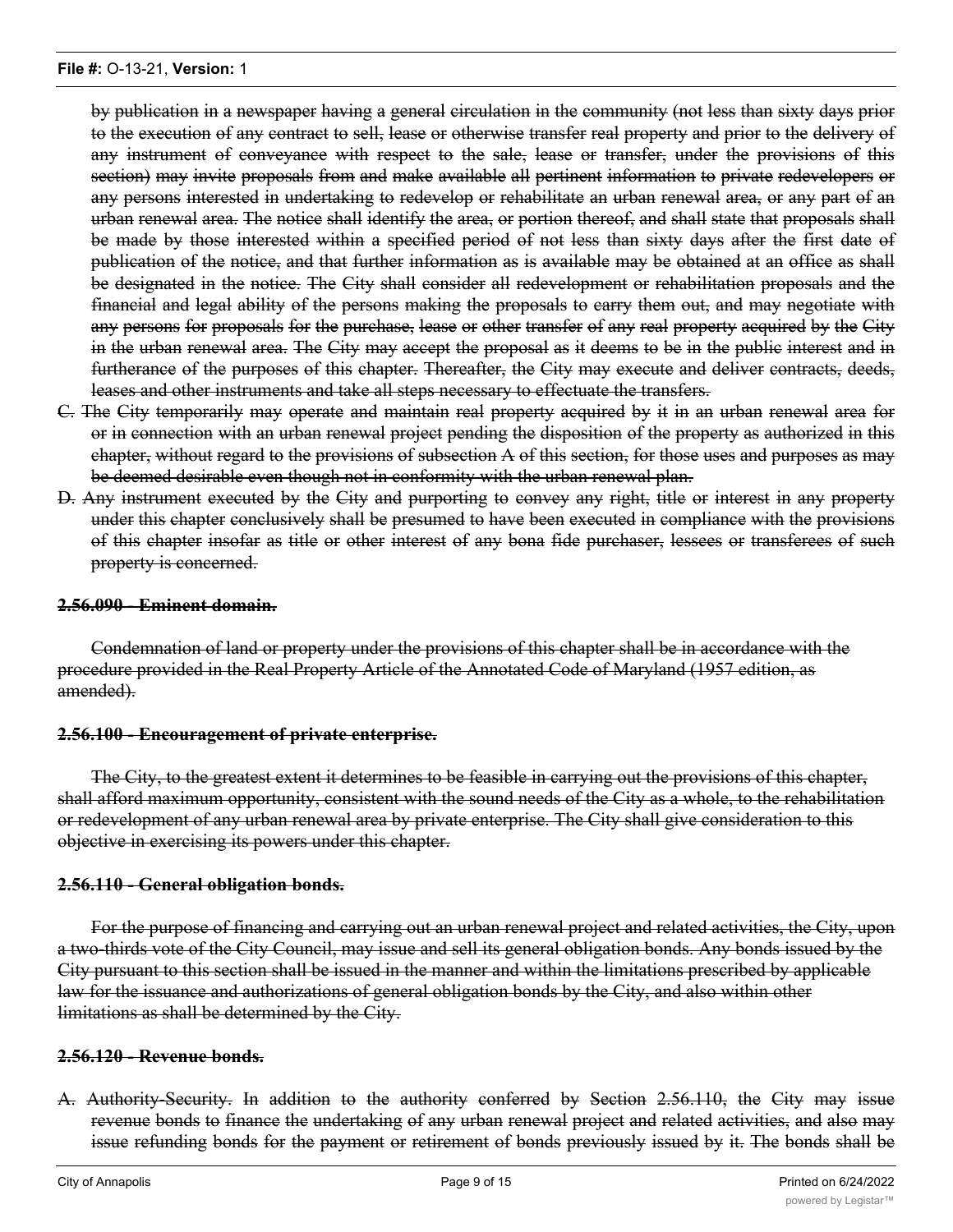made payable, as to both principal and interest, solely from the income, proceeds, revenues, and funds of the City derived from or held in connection with its undertaking and carrying out of urban renewal projects under this chapter; provided, however, that payment of these bonds, both as to principal and interest, may be secured further by a pledge of any loan, grant or contribution from the Federal Government or other source, in aid of any urban renewal projects of the City under this chapter, and by a mortgage of any urban renewal projects, or any part of an urban renewal project, title to which is in the City. In addition, the City may enter into an indenture of trust with any private banking institution of this state having trust powers and may make in the indenture of trust covenants and commitments as may be required by any purchaser for the adequate security of the bonds.

- B. Not Indebtedness. Bonds issued under this section do not constitute an indebtedness within the meaning of any constitutional or statutory debt limitation or restriction, are not subject to the provisions of any other law or charter relating to the authorization, issuance or sale of bonds, and specifically are exempted from the restrictions contained in Sections 9, 10 and 11 of Article 31 of the Annotated Code of Maryland (1957 edition, as amended). Bonds issued under the provisions of this section are issued for an essential public and governmental purpose and, together with interest on the bonds and income from the bonds, are exempted from all taxes.
- C. Form. Bonds issued under this section shall be authorized by resolution or ordinance of the City Council and may be issued in one or more series and shall bear the date or dates, shall mature at the time or times, bear interest at the rate or rates, not exceeding six percent per annum, be in the denomination or denominations, be in a form either with or without coupon or registered, carry conversion or registration privileges, have rank or priority, be executed in a manner, be payable in a medium or payment, at the place or places, and be subject to terms of redemption (with or without premium), be secured in the manner, and have other characteristics, as may be provided by the resolution or trust indenture or mortgage issued pursuant thereto.
- D. Sale. The bonds may be sold at not less than par at public sales held after notice published prior to the sale in a newspaper having a general circulation in the area in which the City is located and in any other medium of publication as the City determines or may be exchanged for other bonds on the basis of par; provided, that the bonds may be sold to the Federal Government at private sale at not less than par, and in the event less than all of the authorized principal amount of the bonds is sold to the Federal Government, the balance may be sold at private sale at not less than par at an interest cost to the City of not to exceed the interest cost to the City of the portion of the bonds sold to the Federal Government.
- E. Officials-Negotiation. In case any of the public officials of the City whose signatures appear on any bonds or coupons issued under this chapter cease to be the officials before the delivery of such bond or, in the event any officials shall have become official after the date of issue thereof, said bonds shall nevertheless be valid and binding obligations of the City in accordance with their terms. Any provision of any law to the contrary notwithstanding, any bonds issued pursuant to this chapter shall be fully negotiable.
- F. Conformity With Chapter. In any suit, action or proceeding involving the validity or enforceability of any bond issued under this chapter or the security therefor, any bond reciting in substance that it has been issued by the City in connection with an urban renewal project, as defined in this chapter, conclusively shall be deemed to have been issued for that purpose and the project shall be conclusively deemed to have been planned, located and carried out in accordance with the provisions of this chapter.
- G. Authorized Investment. All banks, trust companies, bankers, savings banks and institutions, building and loan associations, savings and loan associations, investment companies and other persons carrying on a banking or investment business; all insurance companies, insurance associations, and other persons carrying on an insurance business, and all executors, administrators, curators, trustees, and other fiduciaries, may legally invest any sinking funds, moneys or other funds belonging to them or within their control in any bonds or other obligations issued by the City pursuant to this chapter; provided, that the bonds and other obligations shall be secured by an agreement between the issuer and the Federal Government in which the issuer agrees to borrow from the Federal Government and the Federal

 $G_{\rm eff}$  and to the issuer, prior to the issuer, prior to the maturity of the bonds or other obligations, moneys in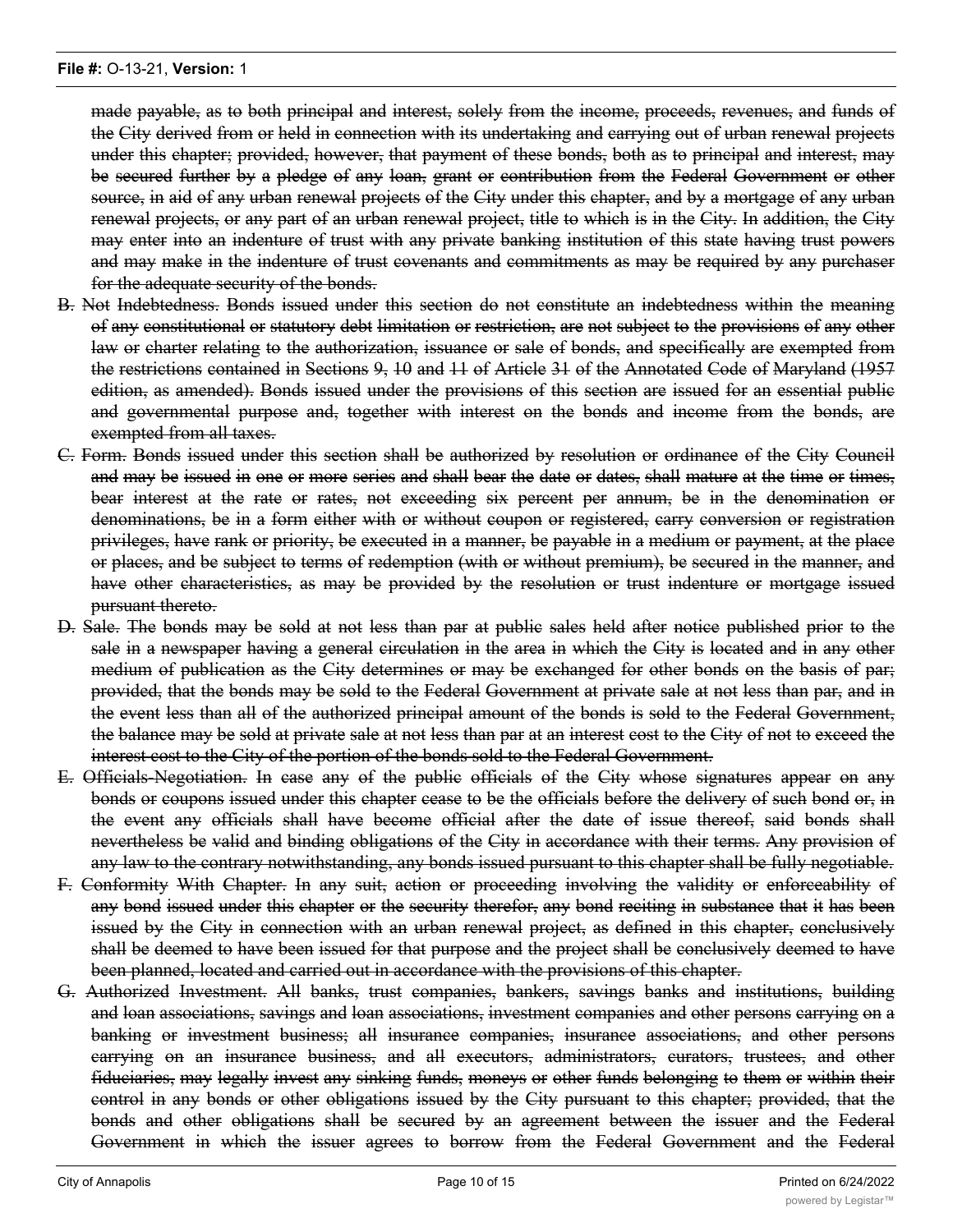Government agrees to lend to the issuer, prior to the maturity of the bonds or other obligations, moneys in an amount which (together with any other moneys irrevocably committed to the payment of principal and interest on the bonds or other obligations) will suffice to pay the principal of the bonds or other obligations with interest to maturity thereon, which moneys under the terms of the agreement are required to be used for the purpose of paying the principal of and the interest on the bonds or other obligations at their maturity. The bonds and other obligations shall be authorized security for all public deposits. It is the purpose of this section to authorize any persons, political subdivisions and officers, public or private, to use any funds owned or controlled by them for the purchase of any these bonds or other obligations. Nothing contained in this section with regard to legal investments shall be construed as relieving any person of any duty of exercising reasonable care in selecting securities.

### **Title 17 - BUILDINGS AND CONSTRUCTION Chapter 17.28 - PLUMBING CODE 17.28.090 - Permit-Fees-Schedule.**

The charges for issuance of permits are the sum of a connection charge, a capital facility charge, a capital facility assessment charge and an installation charge. The charges shall be recommended to the City Council by the Director of Public Works and collected by the Director of Planning and Zoning. The schedule of fees shall be established by resolution of the City Council.

- A. Connection Charges. Connection charges for a one inch or less water service and four-inch sewer service shall be based on the City's cost of constructing the water and sewer service lines between the property line and main pipeline, including the cost of the water meter. There will be no connection charges for water services constructed by the applicant (all services greater than one inch and, when approved by the Director of Public Works, one inch or less) and for sewer services constructed by the applicant (all service greater than four inches and, when approved by the Director of Public Works, four inches), but all costs associated with the construction of the connection between the property line and main pipeline, including the cost of the water meter, shall be the responsibility of the applicant.
- B. Capital Facility Charges. Capital facility charges shall be based on equivalent dwelling units (EDU). An EDU is two hundred fifty gallons per day. No less than one EDU shall be charged.
	- 1. An individual residential dwelling unit is one EDU.
	- 2. All other uses will be charged based on the number of EDUs. Determination of the number of EDUs is as follows:
		- (a) By Director of Planning and Zoning. Whenever a charge is set based on EDUs, the property owner shall provide all information required by the Director of Planning and Zoning and the Director shall reasonably determine, based on that information and any other information that the Director deems appropriate, the number of EDUs for a property based on peak daily usage. If the Director of Public Works determines within a three-year period after the initial determination that the property owner provided materially inaccurate information, the Director shall re-determine the number of EDUs and the property owner shall be liable for the difference in any charge that is set based on EDUs.
		- (b) By agreement.
			- (1) In this section, "peaked average daily usage" means a number of gallons of water that is the product of the average daily water usage by a property owner during the highest actual usage billing cycle within a defined period times the peaking factor of 1.4.
			- (2) If the Director of Public Works finds that new technology or other unique circumstances may significantly affect the determined peak daily usage, the Director may enter into an agreement with the property owner to recalculate the number of EDUs based on peaked average daily usage over a period of time determined by the Director. The agreement

shall provide for refund of charges by the City if peaked average daily usage is less than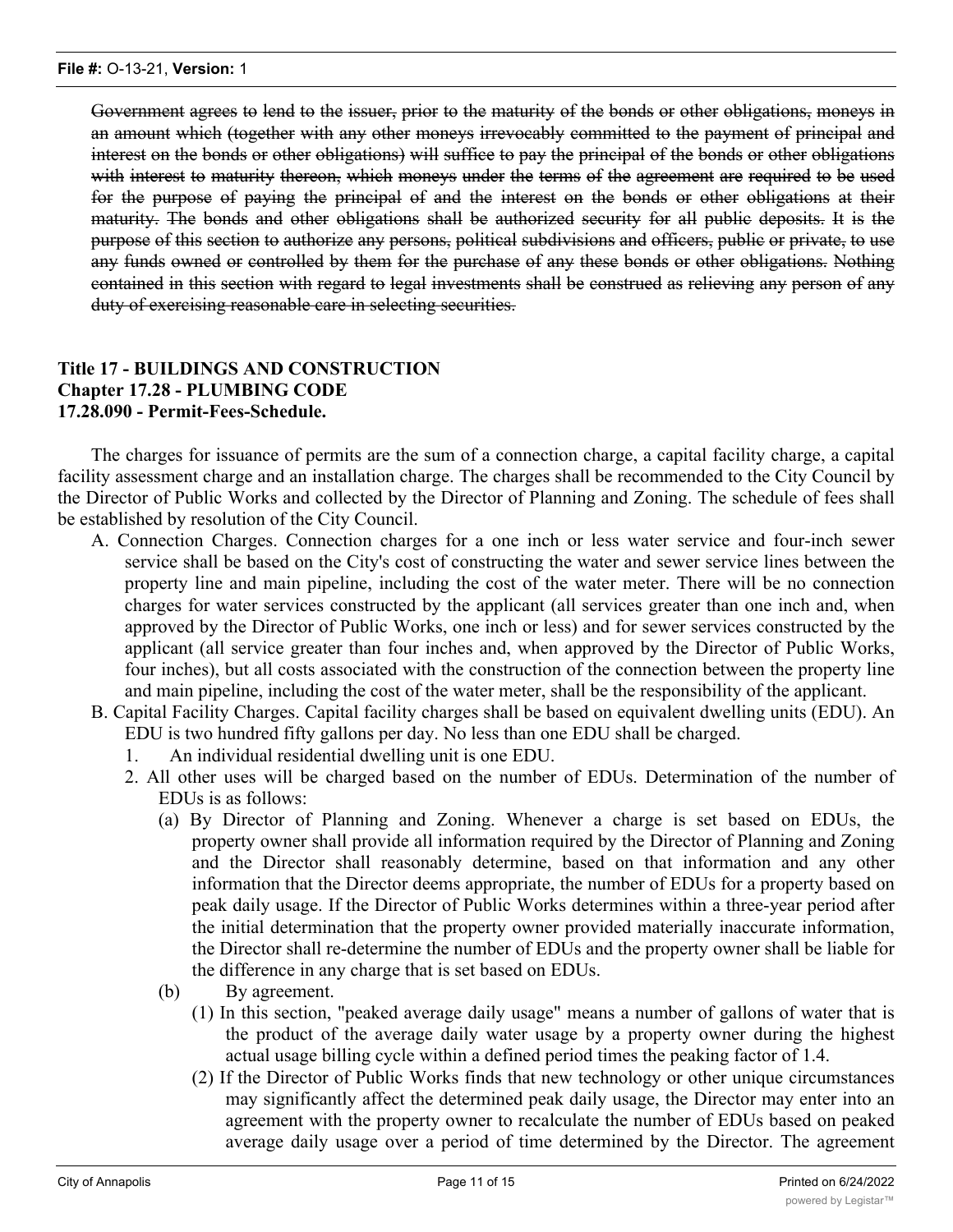shall provide for refund of charges by the City if peaked average daily usage is less than eighty percent of determined peak daily usage and for payment of additional charges by the property owner if peaked average daily usage is more than one hundred twenty percent of determined peak daily usage based on the recalculation. The agreement shall include terms and conditions as determined by the Director to protect the City's interest in receiving payment of all additional charges and to bind as necessary the property owner and any successor in interest. If there is a change in use of the property during the time when the recalculation is being made, the agreement shall be null and void.

- 3. Industrial wastes of unusual strength or character may be assessed additional EDUs as determined by the Director of Planning and Zoning or his or her designee may require pretreatment to remove heavy metals or other deleterious materials prior to discharge of the waste to the City sewer system.
- 4. Combined commercial, industrial and institutional facilities' EDUs shall be determined by summing the EDUs for the individual functional areas.
- 5. A person who purchases a home in the urban renewal project area and who previously resided in the home either as an owner or renter continuously for six months immediately prior to the acquisition of the home by the urban renewal authority, is exempt from the payment of the capital facilities charge.
- 6. Capital facilities and capital facilities assessment charges shall be used exclusively to pay for either or both the capital improvements and retirement of bonds on the sewer systems and water systems or facilities and not to supplement user rates.
- 7. When the use and occupancy of a structure is changed, the Director of Planning and Zoning or his or her designee shall determine if the water consumption or sewage discharge has changed materially from the previous use. Any significant increase in usage or discharge may require assessment of capital facilities charges as outlined in this subsection.
- C. Capital Facility Assessment Charge. A capital facility assessment charge will continue to be applied after December 19, 2011 for accounts with remaining capital facility assessment charge balances. For active permits prior to December 19, 2011, the current structure for capital facility assessment charges will continue to be in effect.
- D. Installation Charges.
	- 1. Reinspection Fee. A fee as established by resolution of the City Council must be paid before another inspection is made, if, for the original inspection, one or more of the following occurred:
		- a. Requesting party called for inspection, but work was not ready;
		- b. Requesting party was not on site;
		- c. Building was locked;
		- d. Safety features not on site;
		- e. Approved drawings not on site;

f.Permit card not posted and visible from fronting street.

- E. State Road Opening or Tunneling. For any connection in which a state road must be opened or tunneled, the charges set out in this section for public sewer and water supply connections shall be increased by the additional cost of the work as estimated and approved by the Director of Planning and Zoning or his or her designee.
- F. Master Plumber and Gasfitter. Master plumbers who currently are registered in the City and who also are registered master gasfitters in the City shall be charged as established by resolution of the City Council for the additional gas connection for gas hot water heaters; otherwise, the gas connection for gas hot water heaters must be made by a registered master gasfitter at the regular rates.
- G. Sizes Not Shown. Charges for any sizes not shown in this section shall be determined by the Director of Planning and Zoning or his or her designee.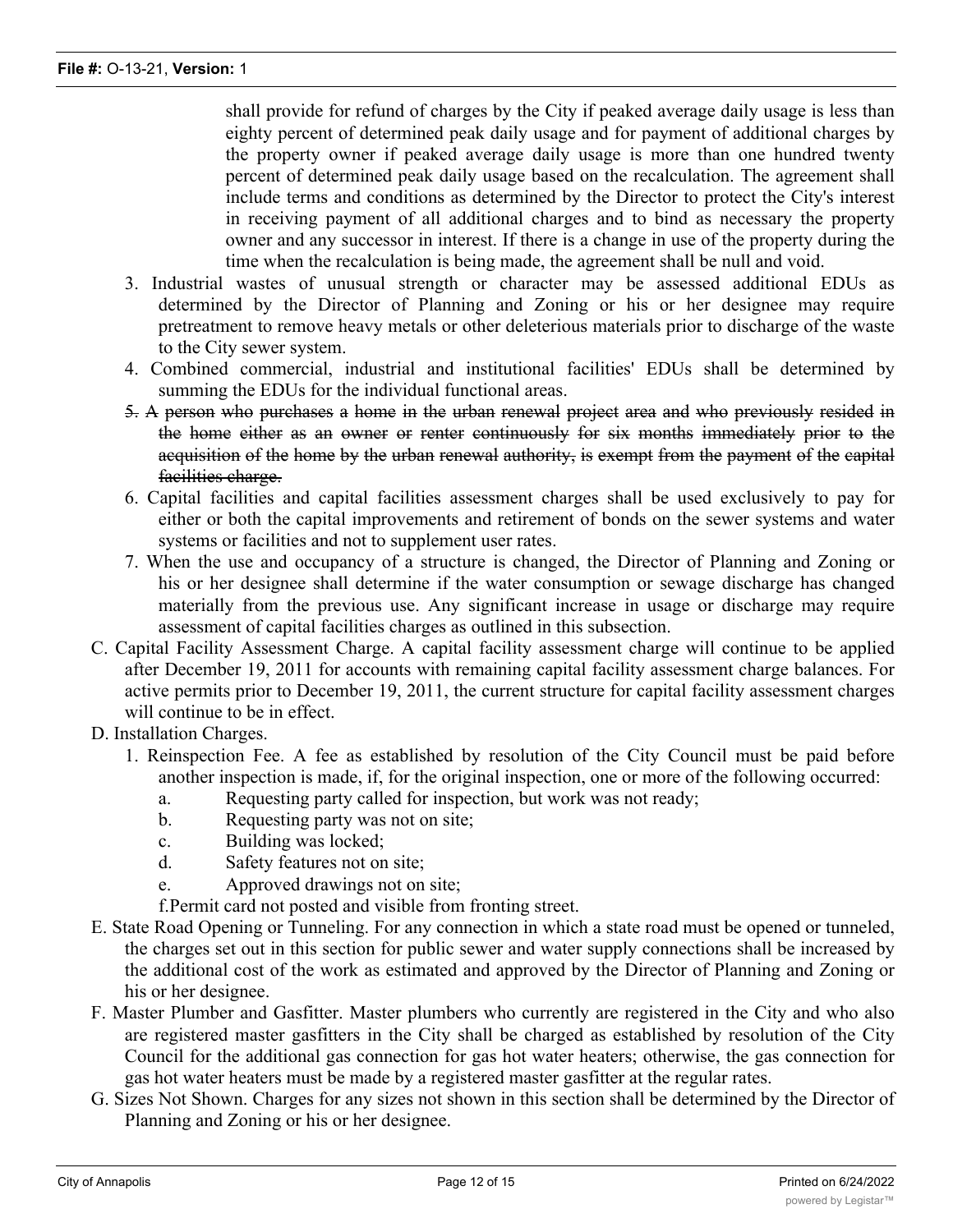### **Chapter 17.48 - NONRESIDENTIAL PROPERTY MAINTENANCE Section 17.48.020 - Findings-Purpose.**

- A. There exists in the City structures used for nonresidential use which are, or may become in the future, substandard with respect to structure, equipment or maintenance. These conditions, which include, but are not limited to, structural deterioration, lack of maintenance and appearance of exterior of premises, infestation, lack of essential heating and plumbing, lack of maintenance or upkeep of essential utilities and facilities, existence of fire hazards, inadequate provisions for light and air, and insanitary conditions, constitute a menace to the health, safety, welfare and reasonable comfort of the citizens and inhabitants of the City. It is found and declared further that by reason of lack of maintenance, and because of progressive deterioration, certain properties have the further effect of creating blighting conditions and initiating slums and that if these are not curtailed and removed, the conditions will grow and spread and will necessitate in time the expenditure of large amounts of public funds to correct and eliminate. Through timely regulations and restrictions, as contained in this chapter, the growth of slums and blight may be prevented, the neighborhood and property values maintained, the desirability and amenities of residential and nonresidential uses and neighborhoods enhanced, and the public health, safety, and welfare are protected and fostered.
- B. The purpose of this chapter is to protect the public health, safety, and welfare by establishing minimum standards governing the maintenance, appearance, condition, and occupancy of nonresidential premises; to establish minimum standards governing utilities, facilities, and other physical components and conditions essential to make the facilities fit for occupancy and use; to fix certain responsibilities and duties upon owners and operators, and distinct and separate responsibilities and duties upon occupants; to fix penalties for the violations of this chapter; to provide for the right of access across adjoining premises to permit repairs; and to provide for the repair, demolition, or vacation of premises unfit for use. This chapter is remedial and essential for the public interest and it is intended that this chapter be construed liberally to effectuate the purposes as stated in this section.

### **Chapter 17.48 - NONRESIDENTIAL PROPERTY MAINTENANCE 17.48.070 - Appearance of premises.**

The exterior of the premises and the condition of accessory structures shall be maintained so that the appearance of the premises and all buildings on the premises shall reflect a level of maintenance in keeping with the standards of the neighborhood or other higher standards as may be adopted as part of a plan of urban renewal by the City, and so that the appearance of the premises and structures does not constitute a blighting factor for adjoining property owners or an element leading to the progressive deterioration and downgrading of the neighborhood with the accompanying diminution of property values, including the following:

- A. Storefronts. All storefronts shall be kept in good repair, painted where required and not constitute a safety hazard or nuisance. In the event repairs to a storefront become necessary, the repairs shall be made with the same or similar materials used in the construction of the store front in a manner as to permanently repair the damaged area or areas. Any cornice visible above a storefront shall be kept painted, where required, and in good repair.
- B. Awnings and Marquees. Any awning or marquee and its accompanying structural members which extend over any street, sidewalk or other portion of the premises shall be maintained in good repair and not constitute a nuisance or a safety hazard. In the event awnings or marquees are not properly maintained in accordance with this subsection, they, together with their supporting members, shall be removed. In the event awnings or marquees are made of cloth, plastic or of similar materials, the cloth or plastic where exposed to public view shall be maintained in good condition and shall not show evidence of excessive weathering, discoloration, ripping, tearing or other holes. Nothing in this subsection shall be construed to authorize any encroachment on streets, sidewalks or other parts of the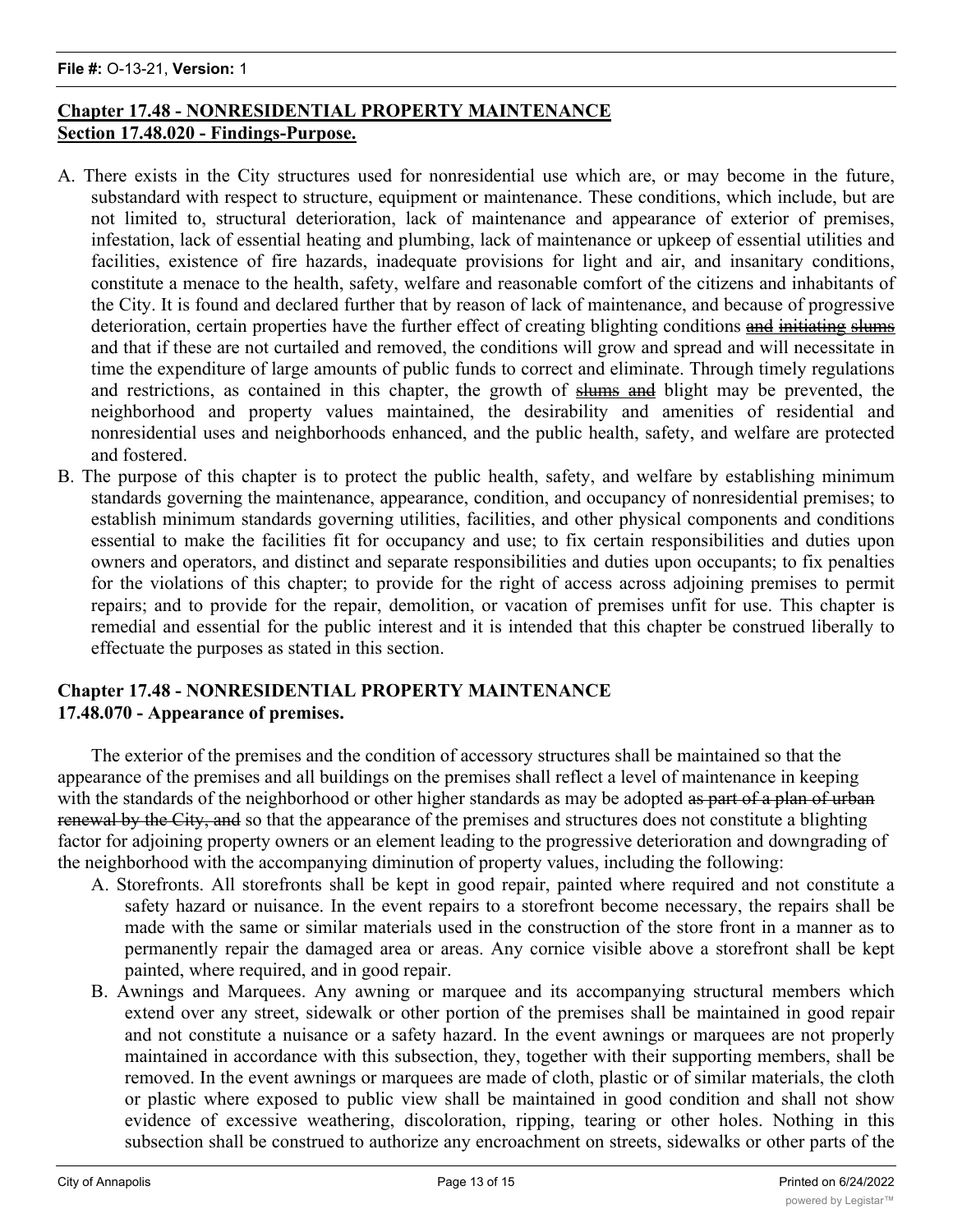public domain.

### **TITLE 21 - PLANNING AND ZONING Chapter 21.02 - INTRODUCTORY PROVISIONS Section 21.02.030 - Purpose.**

The Zoning Code is adopted for the purpose of promoting the public health, safety and general welfare of the citizens of the City of Annapolis. Additional specific purposes of the Zoning Code are as follows:

- A. To promote the public comfort, convenience and prosperity.
- B. To ensure the integrity of, and help implement, the Comprehensive Plan.
- C. To foster a more rational pattern of relationships among different types of land uses for the mutual benefit of all.
- D. To zone all properties with a view to conserving the value of buildings and encouraging the most appropriate use of land throughout the City.
- E. To avoid the inappropriate development of lands and provide for adequate drainage, curbing of erosion and reduction of flood damage.
- F. To lessen and relieve street congestion.
- G. To secure safety from fire and other dangers.
- H. To provide adequate standards of light, air and open space.
- I. To prevent the overcrowding of land and buildings and thereby to ensure proper living and working conditions and to prevent blight-and slums.
- J. To avoid undue concentration of population.
- K. To facilitate the adequate provision of transportation, water, sewerage, schools, parks and other public requirements.
- L. To maintain and protect residential, business, commercial and manufacturing areas alike from harmful encroachment by incompatible uses and to ensure that land allocated to a class of uses shall not be changed to inappropriate uses.
- M. To protect those community facilities which require a residential environment and which provide essential health and welfare services for residents.
- N. To protect and provide locations for Federal, State, County and municipal governmental buildings and their various departments and related activities.
- O. To preserve the historic and the general environment of the historic district.
- P. To fix reasonable standards to which buildings and structures shall conform.
- Q. To prevent additions to, and alterations or remodeling of, existing buildings or structures as would not comply with the restrictions and limitations imposed in this Zoning Code.
- R. To provide for adequate off-street parking and loading areas.
- S. To isolate or control the location of unavoidable nuisance-producing uses.
- T. To define the powers and duties of the administrative and enforcement officers and bodies.
- U. To prescribe penalties for any violations of the provisions of this Zoning Code.
- V. To promote appropriate use of waterfront properties.

### **SECTION II: AND BE IT FURTHER ESTABLISHED AND ORDAINED BY THE ANNAPOLIS CITY**

**COUNCIL** that, if any provision of this Ordinance or the application thereof to any person or circumstance is held invalid for any reason in a court of competent jurisdiction, the invalidity does not affect other provisions or any other application of this Ordinance that can be given effect without the invalid provision or application, and for this purpose the provisions of this Ordinance are declared severable.